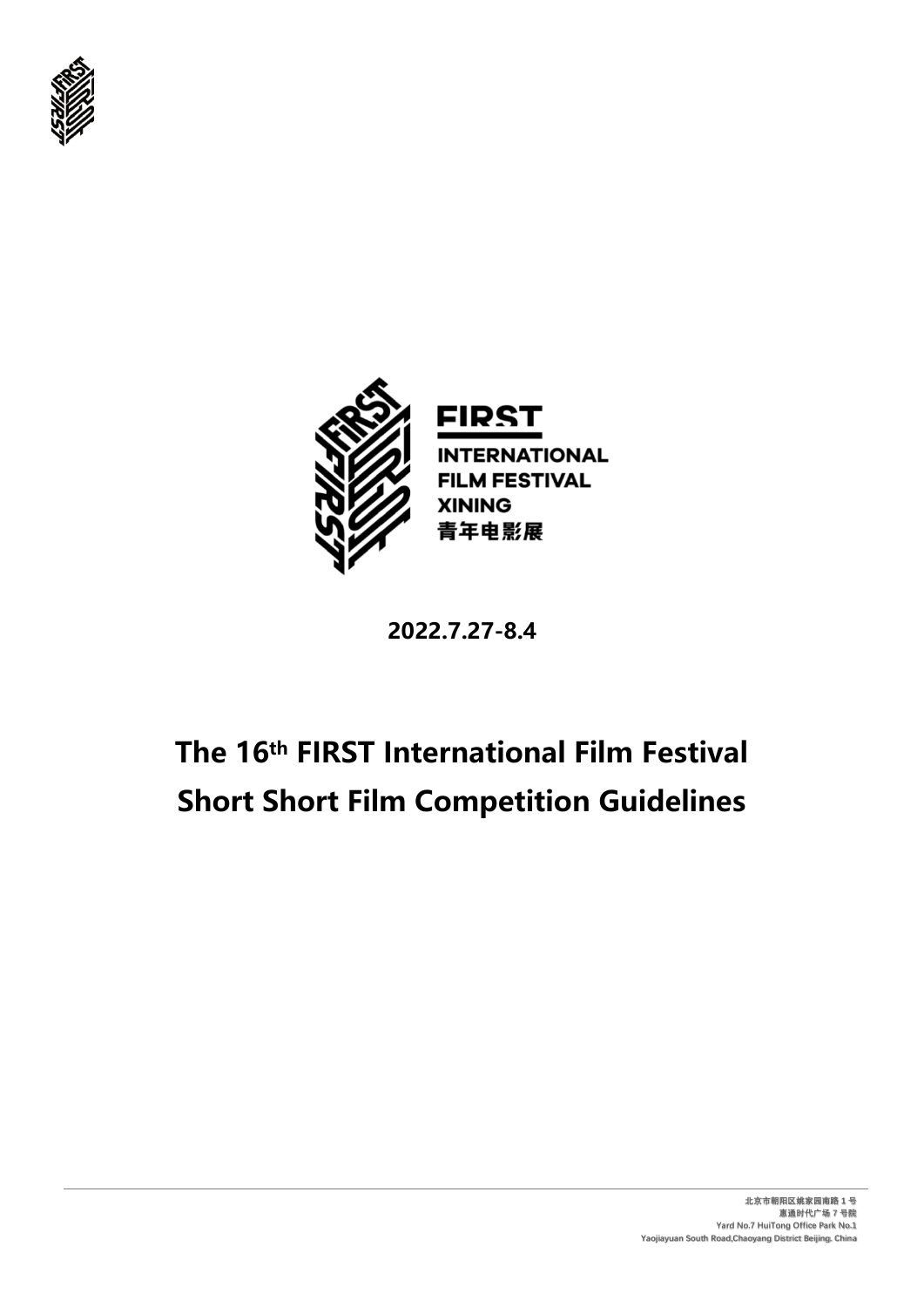

# **1. General Information**

## **1.1 About Short Short Film Competition**

Launched in 2020, Short Short Film is a parallel competition that is dedicated to moving image works within five minutes. The Short Short Film section encourages the authors to use lightweight production methods and portable devices to create, to reveal the world within the time limit, and to reshape the value of moving image in the format of competition.

In this multimedia context when filming equipment are extremely easy to access, Short Short Film encourages the authors to present reflections of society, humanity and technology. Short Short Film expects the authors to re-enter life with unique observation perspectives, to make moving image works with creative methods and storytelling, to break away from the usual imagination and explore new narrative possibilities.

#### **1.2 Eligibility**

1) As a basic rule, Short Short Film competition only accept films shot by portable/non-professional equipment including mobile phones, home video equipment, sports cameras, etc. This section is not open to films shot entirely with professional video cameras. The aspect ratio is not limited.

- 2) The film is completed after January 1, 2021.
- 3) The length of the film should be no more than 5 minutes.
- 4) The section is open to narrative, documentary and experimental films.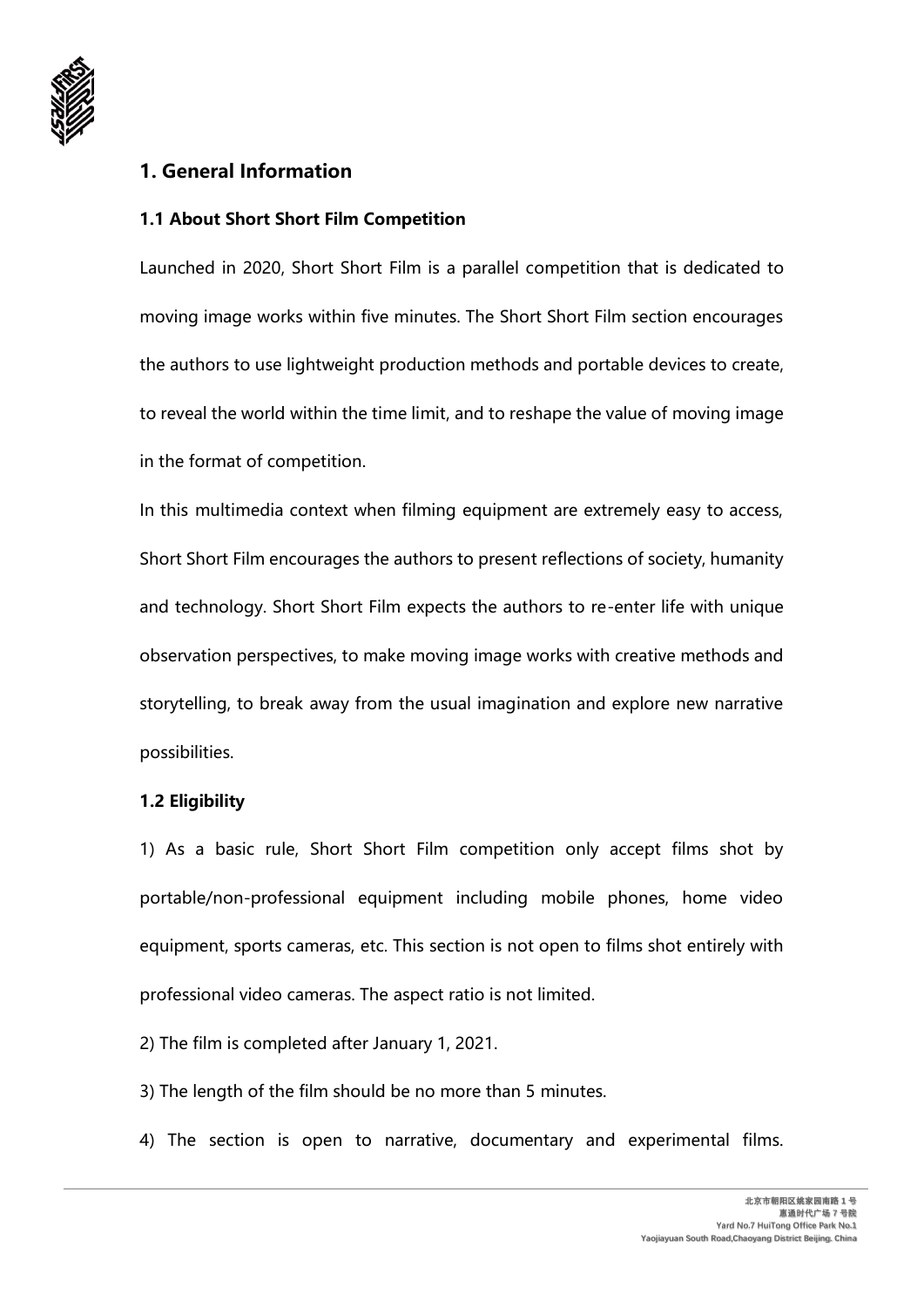

Commercial advertisements, music videos, showreels and trailers are not accepted. 5) For films in animation form, the submission is only open to works that contains live action methods (i.e., stop-motion). Films entirely in hand-painted and digitalgenerated format are not accepted.

## **1.3 Submission and Registration Fee**

The submission for Short Short Film is open from April 15 to June 6, 2022. (The website entry form will be closed on 23:59 on June 6, 2022.) Please register online and upload your film on the official website of FIRST International Film Festival (https://www.firstfilm.org.cn/en/annual/main/shortshortfilm/).

| Standard        | Late          |
|-----------------|---------------|
| April 15-May 19 | May 20-June 6 |
| Free            | <b>RMB100</b> |

#### **2. Awards**

## **2.1 Selection Process**

The shortlisted films will be selected by the Shortlist Jury and the award-winning films will be decided by the Short Short Film Jury. The members of the Shortlist Jury and the Short Short Film Jury will be invited by the committee of FIRST International Film Festival.

1) The Shortlist Jury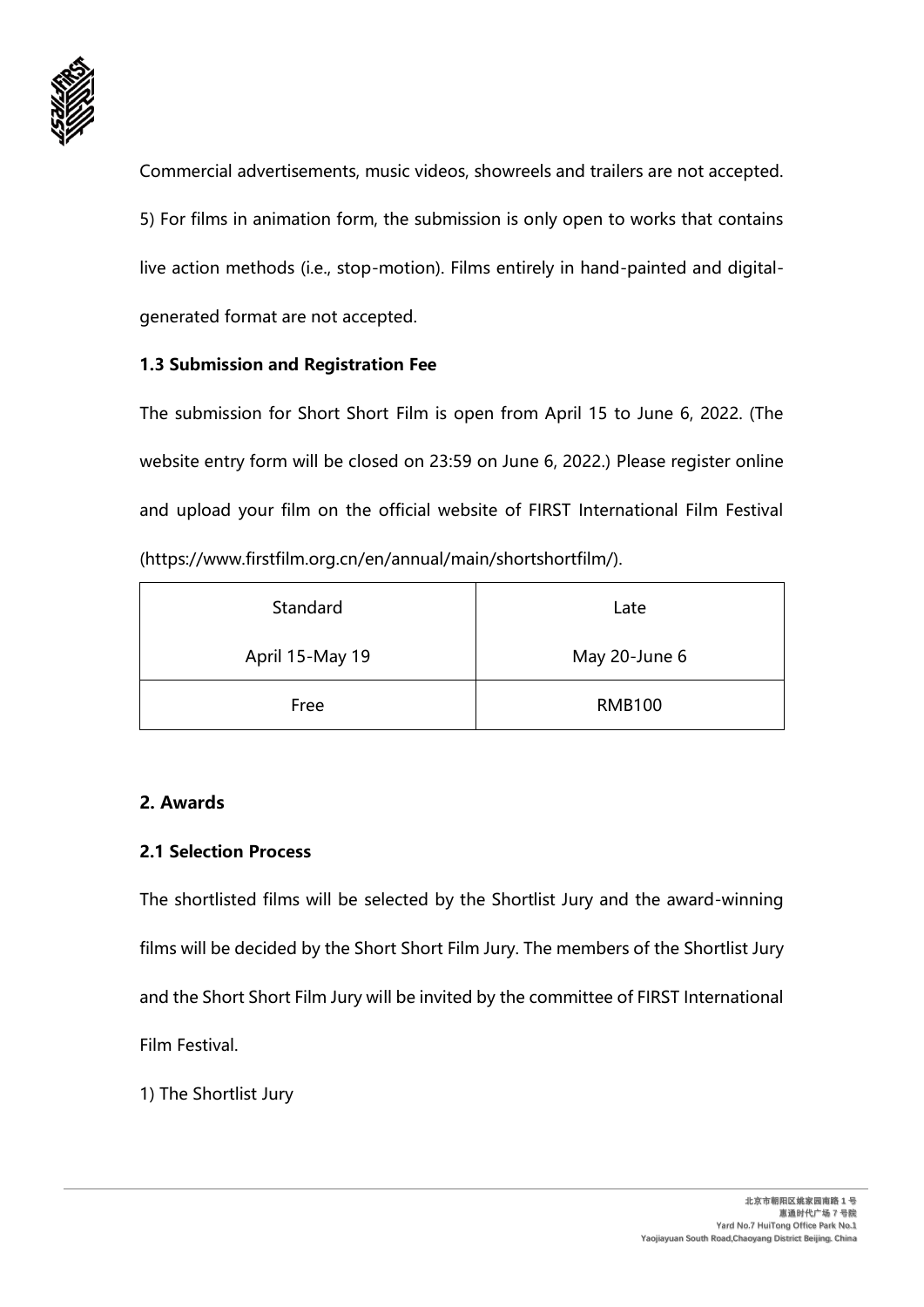

The Shortlist Jury consists of 3-5 professionals who are familiar with the various mediums and formats in moving image creation, including film directors, artists, and curators. The results of the selection will be announced before July, 2022 and the applicants will be notified by email.

2) The Short Short Film Jury

The Short Short Film Jury decides on the winning films among the shortlisted films, and the results will be announced at the Short Short Film Award Ceremony during the film festival.

## **2.2 Award Introduction**

## **[Short Short Film of the Year]**

Selected by the jury from the shortlisted films. It is meant to encourage short film using portable equipment and complete excellently in terms of theme conception, form exploration, creative narrative and so on. The author of the award-winning film will receive a bonus of RMB 50,000 and an award certificate.

## **[Short Short Film Jury Award]**

Selected by the jury from the shortlisted films. It is meant to encourage short films using portable devices, present obtain unique perspectives, and explore the film making and production technical methods. The author of the award-winning film will receive a bonus of RMB 50,000 and an award certificate.

# **[vivo Award]**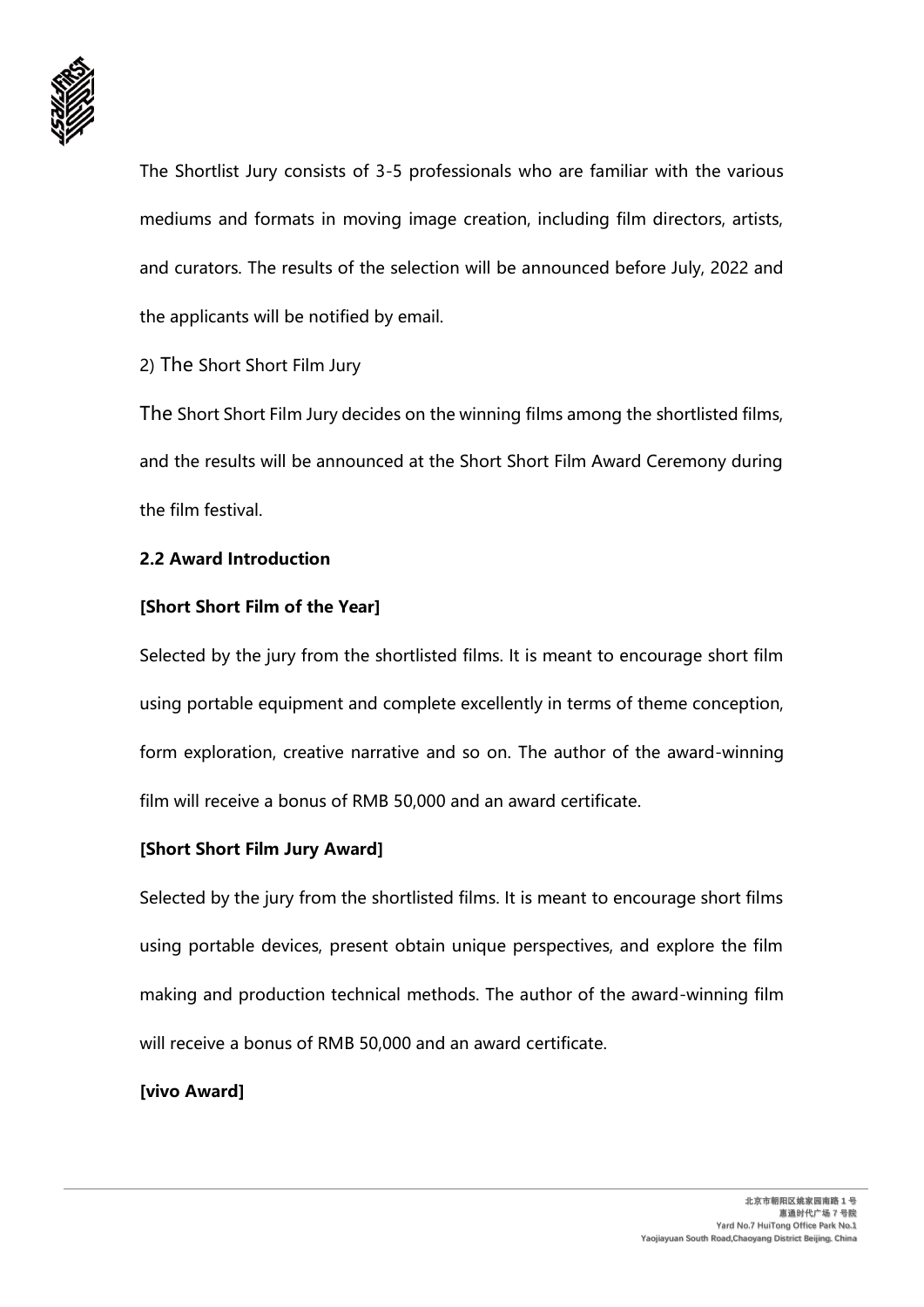

Selected by vivo and the FIRST IFF Committee from the shortlisted films. The length of the film using vivo mobile phones to make needs to account for at least 80% of the overall time. It encourages films that express humanistic care, deliver universal emotions, present realistic perspective, and highly unified with the film's own aesthetics. The author of the award-winning film will receive a bonus of RMB 50,000, an award certificate and receive creative support from vivo.

#### **2.3 Selected Films**

The selected films will be screened at the 16th FIRST International Film Festival, from July 27 – August 4, 2022, Xining, Qinghai Province.

### **3. Submission Materials**

3.1 Please click here on the FIRST International Film Festival official website (https://www.firstfilm.org.cn/en/annual/main/shortshortfilm/) to sign up and complete entry form for Short Short Film Competition.

2. Please upload the video file in the registration form. The technical specifications are:

1) The length of the video file should not exceed 5 minutes.

2) The film must have English and Chinese subtitles.

3) Limited to H.264 encoded MOV or MP4 format, at least 1920\*1080P (or 1080\*1920P) in resolution.

4) The video file size should not exceed 1G.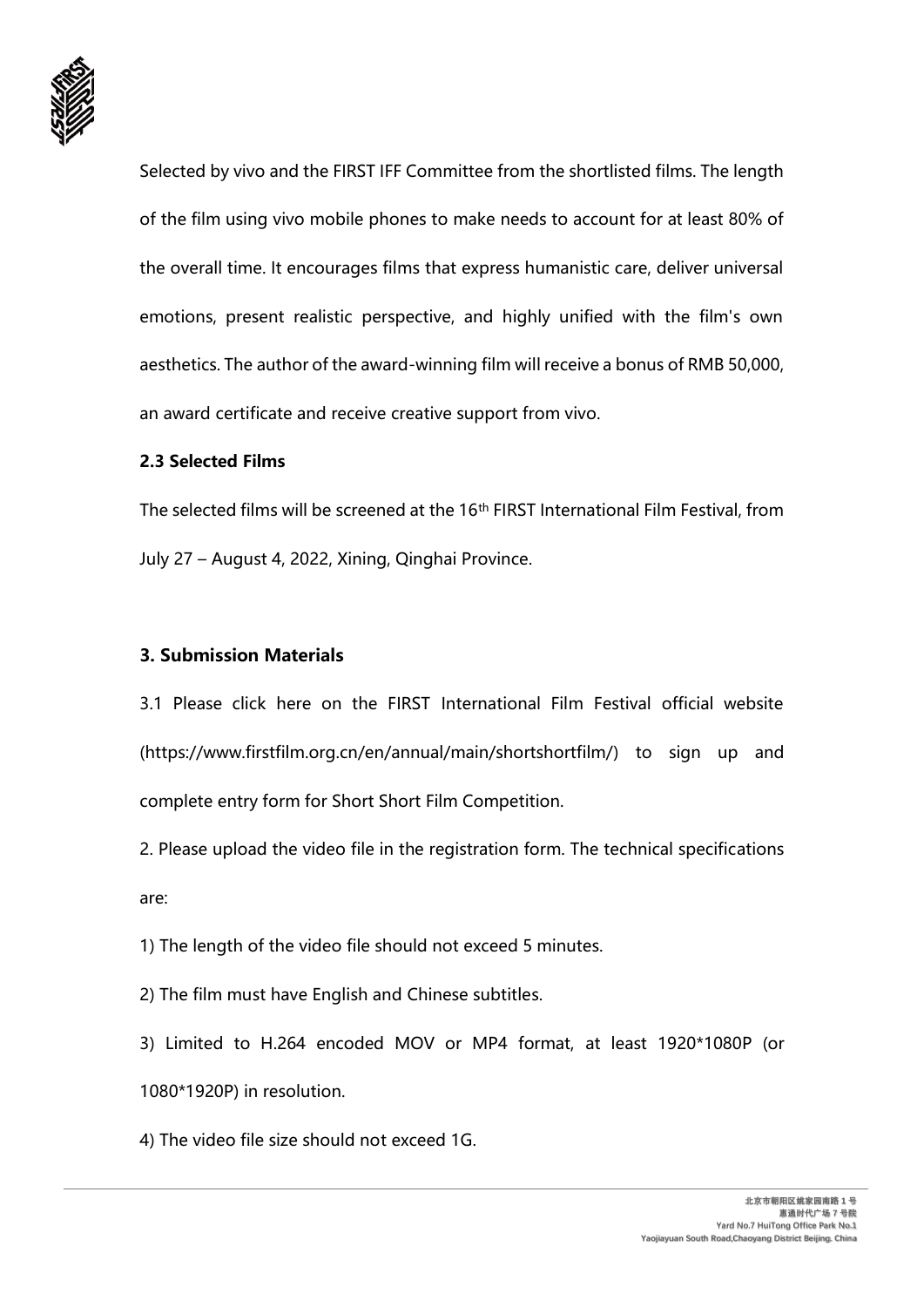

5) Please do not add any watermark that might affect viewing.

### **4. Terms and Conditions**

4.1 The applicant has fully read and understood the rules and regulations of Short Short Film and voluntarily participates in this activity. The committee of FIRST International Film Festival reserves the right to interpret this activity.

4.2 The applicant must be the copyright owner or an authorized representative of the copyright owner of the submitted work. If the applicant is the authorized representative of the copyright owner, the ownership of the copyright in the work should be indicated.

4.3 The applicant promise the registration information he or she has filled in is truthful and accurate and there is no copyright infringement. If there is a third person works on any form of infringement and claim dispute or litigation, the applicant would solely bear for all legal responsibilities, and the committee shall have the right to cancel the selection of applicants.

4.4 The committee reserves the right to use the written materials, stills, posters, film clips, music, men resume and photos of the selected works to online and offline advertising, including but not limited to multi-platform publicity screening, brochures, posters, leaflets, media and other promotional channels, and the committee shall have the right to the work for publicity purposes or authorized third party to edit the work properly, interception, clip, assembly, etc.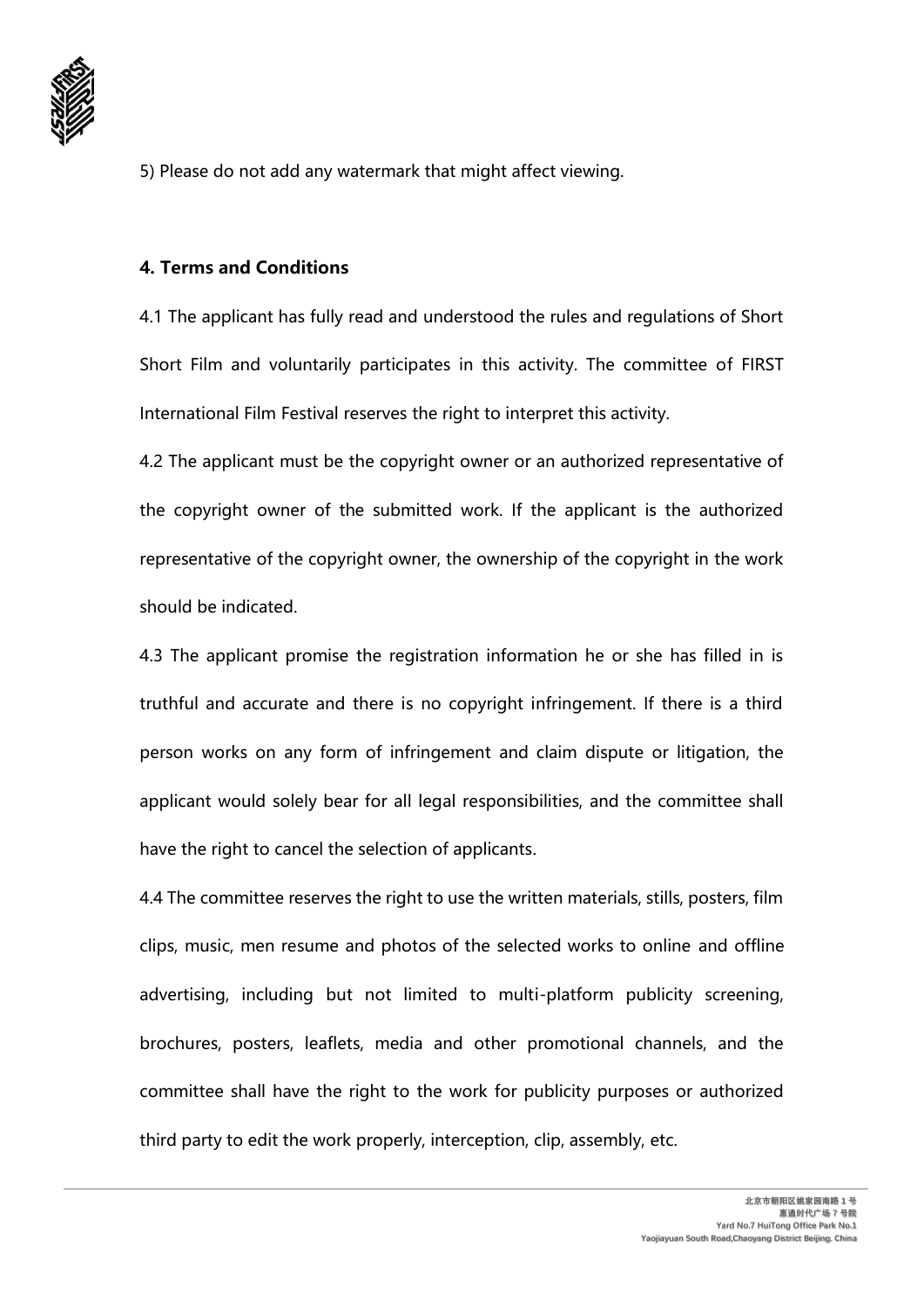

4.5 The committee reserves the right to archive the video files of the selected works. The archive is only used for information retention and will not be used for any commercial use.

4.6 If the work is selected, the applicant allows and authorizes the work to be exhibited publicly during FIRST International Film Festival, including offline and online; Among them, the online public exhibition platforms include information network communication platforms such as the official website/platform of FIRST, as well as third-party information network communication platforms cooperated with FIRST. The applicant agrees not to charge any fee for the aforementioned licensing of the work.

4.7 If the work is selected, the applicant authorizes the FIRST to display the work online in non-commercial destinations on the official website/platform of FIRST or on the third-party information network communication platform within one year after the end of FIRST International Film Festival without payment to the applicant.

If you have any questions, please call 86-10-85564221 or email shortshortfilm@firstfilm.org.cn.

\*The festival committee reserves the right to decide on any eventuality not foreseen in the guidelines and to modify the guidelines in due form. Participation in FIRST International Film Festival by submitting the work and/or accepting FIRST's invitation